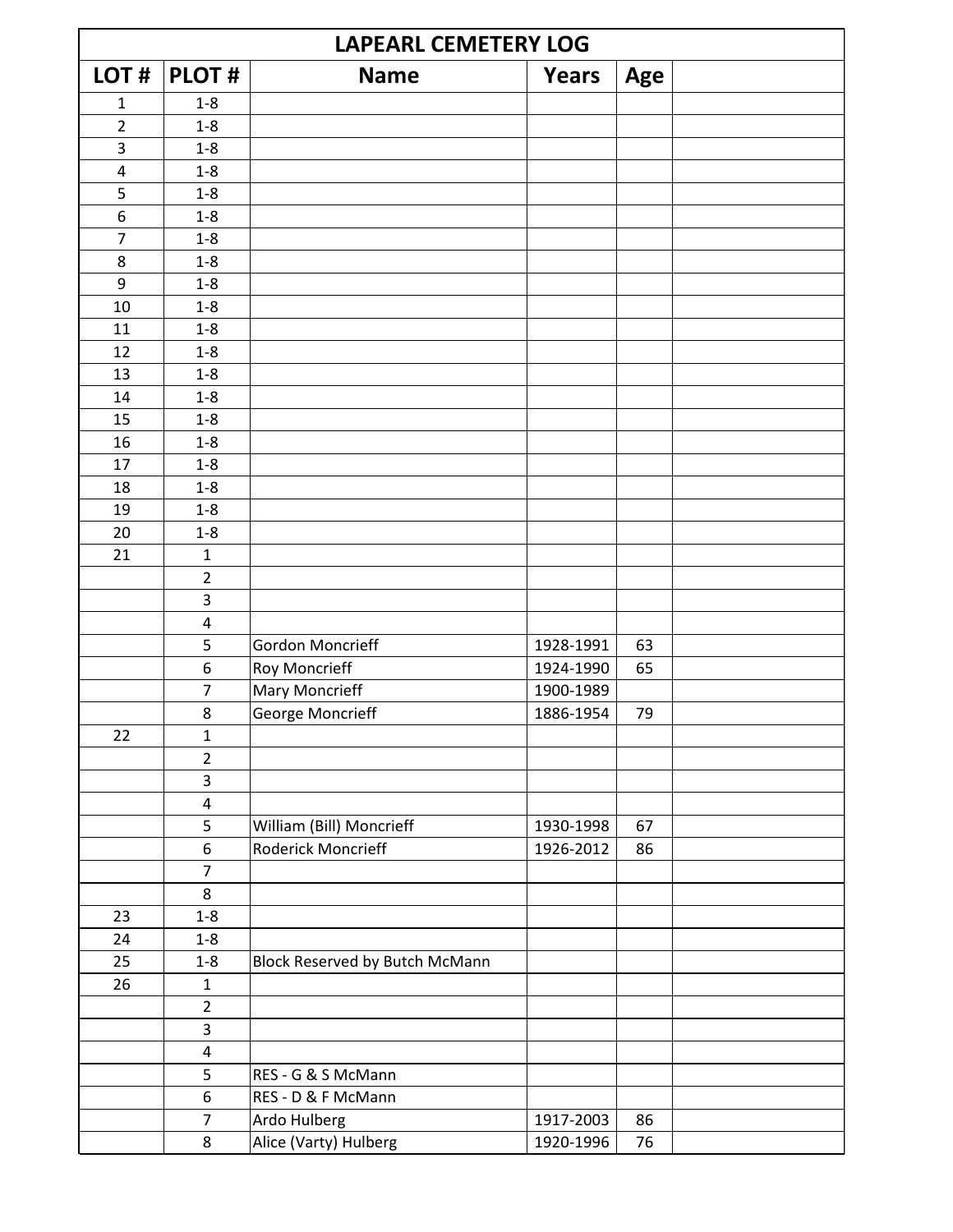| 27 | $1-8$                   |                    |           |        |  |
|----|-------------------------|--------------------|-----------|--------|--|
| 28 | $1 - 8$                 |                    |           |        |  |
| 29 | $1 - 8$                 |                    |           |        |  |
| 30 | $1-8$                   |                    |           |        |  |
| 31 | $1-8$                   |                    |           |        |  |
| 32 | $1-8$                   |                    |           |        |  |
| 33 | $1-8$                   |                    |           |        |  |
| 34 | $\mathbf{1}$            | RES - J & S McMann |           |        |  |
|    | $\overline{2}$          | RES - J & S McMann |           |        |  |
|    | 3                       | RES - J & S McMann |           |        |  |
|    | 4                       | RES - J & S McMann |           |        |  |
|    | 5                       | Shelly McMann      |           |        |  |
|    | $\boldsymbol{6}$        | RES - J. McMann    |           |        |  |
|    | $\overline{7}$          | RES - J & S McMann |           |        |  |
|    | 8                       | RES - J & S McMann |           |        |  |
| 35 | $\mathbf{1}$            | Mary Monika McMann | 1915-2008 | 92     |  |
|    | $\overline{2}$          | Roy James McMann   | 1904-1988 | 83     |  |
|    | 3                       | Mary (May) Varty   | 1881-1966 | 84     |  |
|    | $\overline{\mathbf{4}}$ | James Varty        | 1877-1957 | 80     |  |
|    | 5                       | Res. Butch McMann  |           |        |  |
|    | $\boldsymbol{6}$        | Res. Sandra McMann |           |        |  |
|    | $\overline{7}$          | Res. L. Olson      |           |        |  |
|    | 8                       | Shirley Olson      |           |        |  |
| 36 | $\mathbf{1}$            |                    |           |        |  |
|    | $\overline{2}$          |                    |           |        |  |
|    | 3                       | Jim McMann         | 1945-2015 | 69     |  |
|    | $\overline{\mathbf{4}}$ | Glenn McMann       | 1939-1996 | 56     |  |
|    | 5                       | <b>Baby Buhler</b> | 1946      | 3 mos. |  |
|    | $\boldsymbol{6}$        |                    |           |        |  |
|    | $\overline{7}$          |                    |           |        |  |
|    | $\bf 8$                 |                    |           |        |  |
| 37 | $\mathbf{1}$            |                    |           |        |  |
|    | $\overline{2}$          |                    |           |        |  |
|    |                         |                    |           |        |  |
|    | 3                       | Cox                |           |        |  |
|    | $\overline{\mathbf{4}}$ | Plot               |           |        |  |
|    | 5                       |                    |           |        |  |
|    | 6                       |                    |           |        |  |
|    | $\overline{7}$          |                    |           |        |  |
|    | 8                       |                    |           |        |  |
| 38 | $\mathbf 1$             |                    |           |        |  |
|    | $\overline{2}$          |                    |           |        |  |
|    | 3                       |                    |           |        |  |
|    | $\overline{\mathbf{4}}$ |                    |           |        |  |
|    | 5                       | Martha Herron      | 1894-1922 |        |  |
|    | 6                       |                    |           |        |  |
|    | $\overline{7}$          |                    |           |        |  |
|    | 8                       |                    |           |        |  |
| 39 | $\mathbf 1$             |                    |           |        |  |
|    | $\overline{2}$          |                    |           |        |  |
|    | 3                       |                    |           |        |  |
|    | 4                       |                    |           |        |  |
|    | 5                       |                    |           |        |  |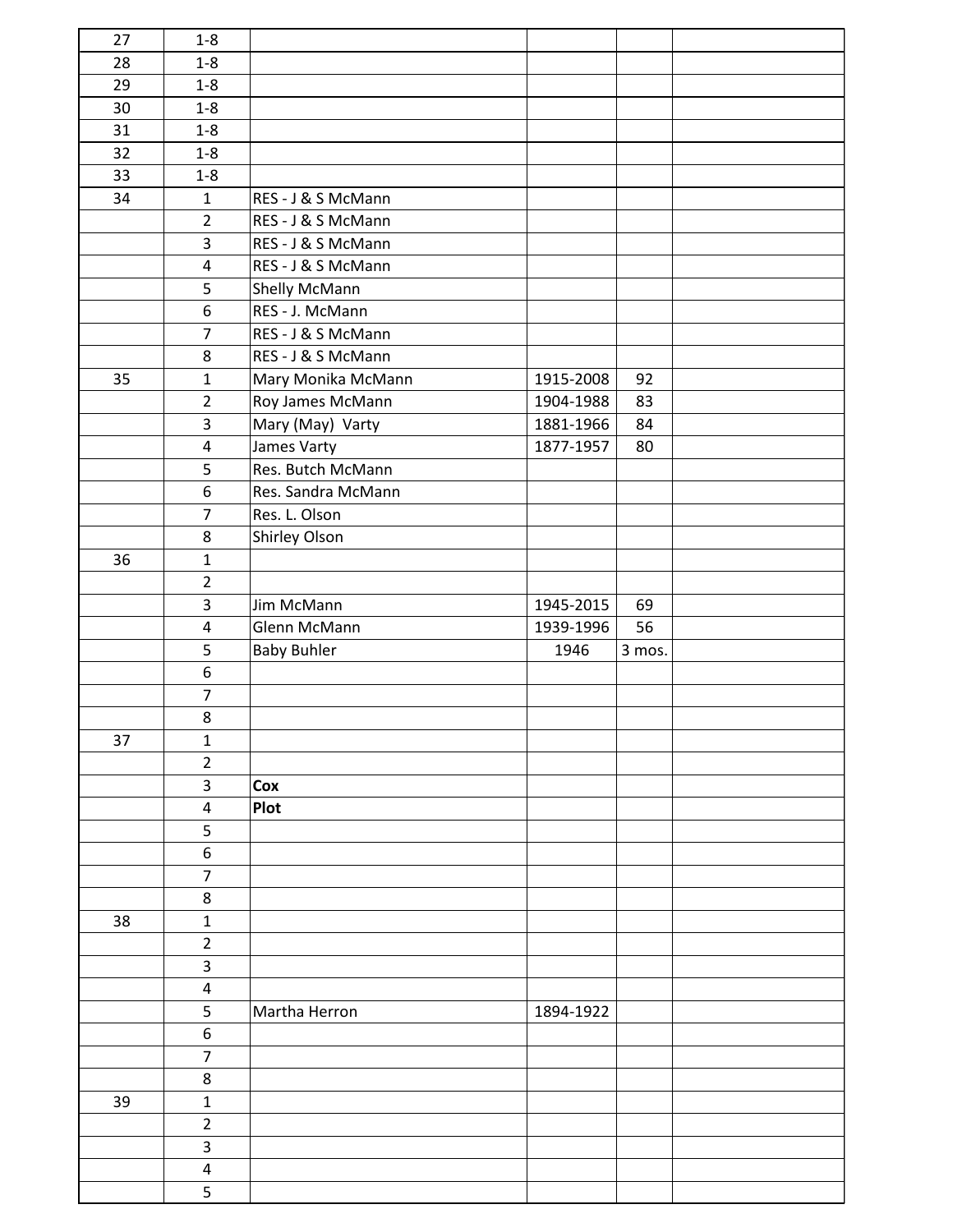|  | Hannah Osborne  | 1853-1945     |  |
|--|-----------------|---------------|--|
|  | William Osborne | $1856 - 1944$ |  |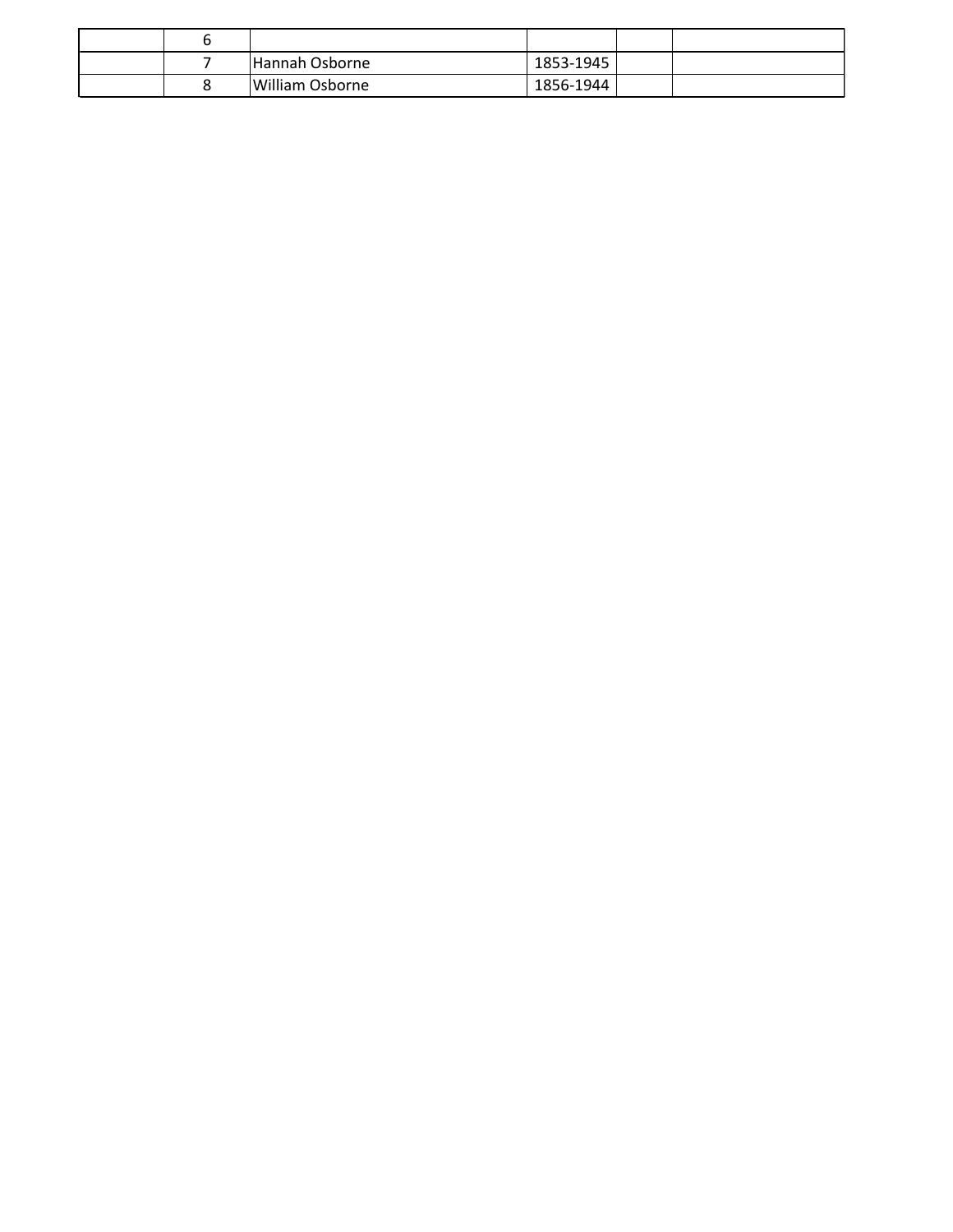| 40 | 1              |                                      |            |                |                             |
|----|----------------|--------------------------------------|------------|----------------|-----------------------------|
|    | 2              |                                      |            |                |                             |
|    | 3              |                                      |            |                |                             |
|    | 4              |                                      |            |                |                             |
|    | 5              | <b>Merlin Morrison Moncrieff</b>     | 1905-1987  |                |                             |
|    | 5a             | W. Joan (Woodruff) Moncrieff         | 1916-2003  |                |                             |
|    | 6              | <b>Richard Moncrieff</b>             | 1918-2007  | 88             |                             |
|    | 6a             | <b>Berenice Moncrieff (reserved)</b> | 1923-      |                |                             |
|    | $\overline{7}$ | Mary Jane Moncrieff                  | 1885-1955  |                |                             |
|    | 8              | David Moncrieff                      | 1876-1949  |                |                             |
| 41 | 1              |                                      |            |                |                             |
|    | $\overline{2}$ |                                      |            |                |                             |
|    | 3              |                                      |            |                |                             |
|    | 4              | Olof Anderson (Son)                  | 1920       | infant         |                             |
|    | 5              | Catherin M. Anderson                 | 1895-1955  |                |                             |
|    | 6              | Albert L. Anderson                   | 1916-1931  |                |                             |
|    | $\overline{7}$ | <b>Olaf Anderson</b>                 | 1890-1965  |                |                             |
|    | 8              |                                      |            |                |                             |
| 42 | 1              | Annie (Morrison) Morrow              | 1869-1920  |                |                             |
|    | $\overline{2}$ | <b>Hugh Morrow</b>                   | unreadable |                |                             |
|    | 3              |                                      |            |                |                             |
|    | 4              |                                      |            |                |                             |
|    | 5              |                                      |            |                |                             |
|    | 6              |                                      |            |                |                             |
|    | 7              |                                      |            |                |                             |
|    | 8              |                                      |            |                |                             |
| 43 | $\mathbf{1}$   |                                      |            |                |                             |
|    | $\overline{2}$ | <b>Ira Price</b>                     | 1861-1933  |                |                             |
|    | 3              | <b>Francis Price</b>                 | 1855-1930  |                |                             |
|    | 4              |                                      |            |                |                             |
|    | 5              |                                      |            |                |                             |
|    | 6              |                                      |            |                |                             |
|    | $\overline{7}$ |                                      |            |                |                             |
|    | 8              |                                      |            |                |                             |
| 44 | 1              | James McCluskey                      | 1852-1915  |                |                             |
|    | $\overline{2}$ | James Gordon McCluskey               | 1918-1919  | $\mathbf{1}$   | child of Joseph & Catherine |
|    | 3              | Ruby Anne McCluskey                  | 1910-1924  | $\overline{4}$ | child of Joseph & Catherine |
|    | 4              | Farquhar J. Cameron                  | 1845-1926  |                |                             |
|    | 5              | Sadie McCluskey                      | 1899-1989  |                |                             |
|    | 6              | Joseph McCluskey                     | 1870-1960  | 89             |                             |
|    | $\overline{7}$ | *VERY SMALL SPACE*                   |            |                |                             |
|    | 8              | Cartherine (Cameron) McCluskey       | 1877-1949  | 90             |                             |
| 45 | $\mathbf{1}$   | Brenda McMann                        | 1968       | 12 hrs.        |                             |
|    | $\overline{2}$ | Samuel McMann                        | 1850-1933  |                |                             |
|    | 3              | Julia McMann                         | 1863-1937  |                |                             |
|    | 4              | John McMann                          | 1856-1929  |                |                             |
|    | 5              | Peteronilla McMann                   | 1916-1997  | 80             |                             |
|    | 6              | Oscar McMann                         | 1895-1983  | 87             |                             |
|    | 6a             | Lorean Mepham                        | 1940-2004  | 64             |                             |
|    | 7              | George McMann                        | 1900-1976  | 76             |                             |
|    | 8              | Phyllis Gertrude McMann              | 1905-1972  | 66             |                             |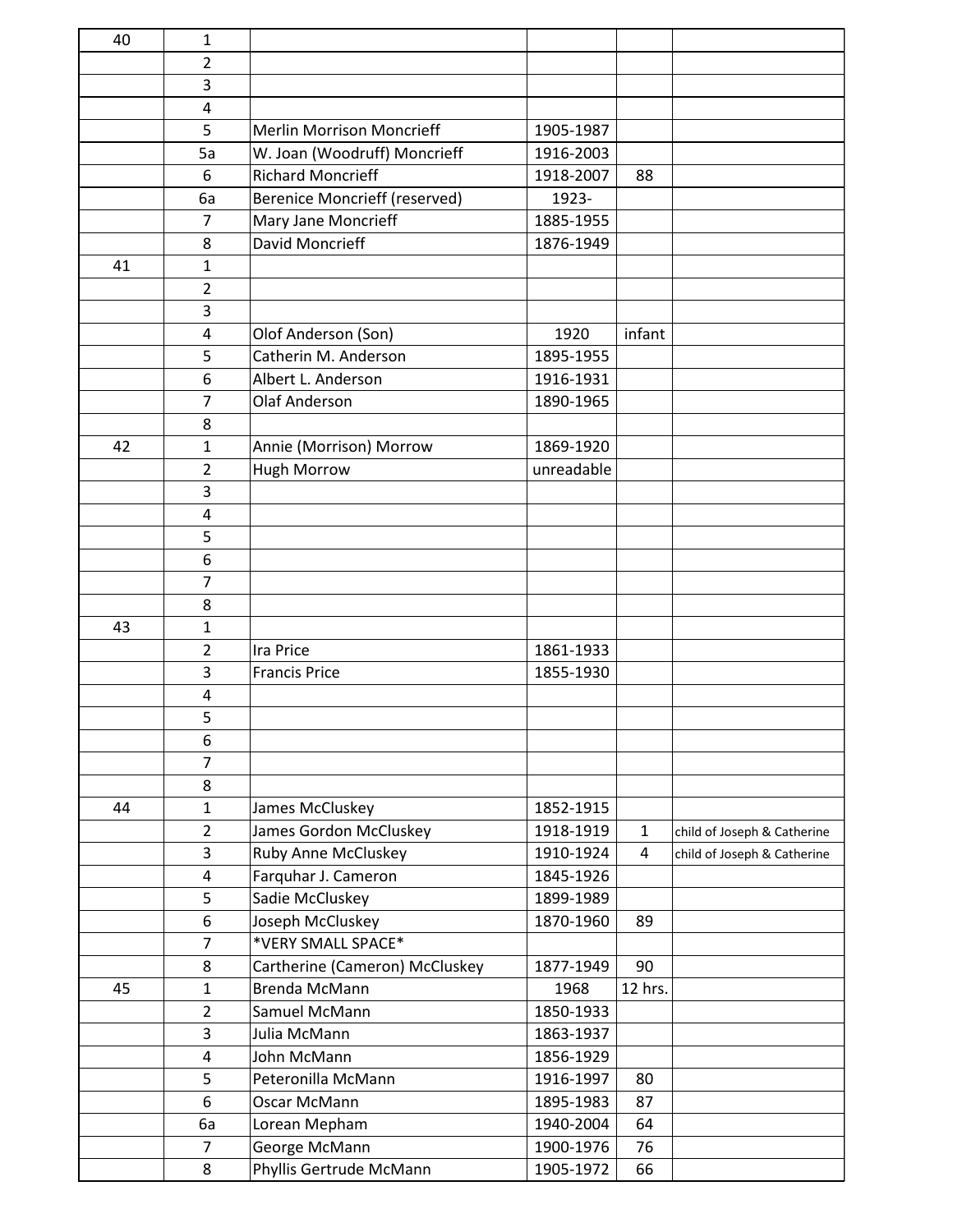| 46 | $\mathbf{1}$            | Ida Ann Arneson                 | 1890-1931 |        |  |
|----|-------------------------|---------------------------------|-----------|--------|--|
|    | $\overline{2}$          | *VERY SMALL SPACE*              |           |        |  |
|    | 3                       | Ida M. Irene McMann             | 1932      | infant |  |
|    | $\overline{\mathbf{4}}$ | Doreen J. McMann                | 1935-1939 | 4      |  |
|    | 5                       | Oluf Arneson                    | 1882-1965 |        |  |
|    | 6                       | *VERY SMALL SPACE*              |           |        |  |
|    | $\overline{7}$          |                                 |           |        |  |
|    | 8                       | Mary Phyllis McMann             | 1941      | infant |  |
| 47 | $\mathbf{1}$            |                                 |           |        |  |
|    | $\overline{2}$          | Jas (John) Young                |           |        |  |
|    | 3                       | Unknown                         |           |        |  |
|    | 4                       | Unknown                         |           |        |  |
|    | 5                       | Leo Lawrence McMann             | 1908-1989 | 80     |  |
|    | 6                       | Madeline McMann                 | 1913-2006 | 93     |  |
|    | $\overline{7}$          | Lyle McMann                     | 1934-2002 | 68     |  |
|    | 8                       | Ken Miller                      |           |        |  |
|    | 8                       | Irene Otillia McMann            | 1923-2016 | 92     |  |
| 48 | $1 - 8$                 |                                 |           |        |  |
| 49 | $1 - 8$                 |                                 |           |        |  |
| 50 | $1 - 8$                 |                                 |           |        |  |
| 51 | $1 - 8$                 |                                 |           |        |  |
| 52 | $1 - 8$                 |                                 |           |        |  |
| 53 | $1 - 8$                 |                                 |           |        |  |
| 54 | $1 - 8$                 |                                 |           |        |  |
| 55 | $\mathbf{1}$            | Rena Reinart                    | 1925-1985 |        |  |
|    | $\overline{2}$          | Mabel Katie Reinart             | 1896-1983 |        |  |
|    | 3                       | Frank Reinhart                  | 1935-1987 |        |  |
|    | 4                       | Inez J. Reinhart                |           |        |  |
|    | 5                       |                                 |           |        |  |
|    | $\boldsymbol{6}$        |                                 |           |        |  |
|    | $\overline{7}$          |                                 |           |        |  |
|    | 8                       |                                 |           |        |  |
| 56 | $\mathbf{1}$            | Wanda Luella McMann             | 1943-2015 | 72     |  |
|    | 1a                      | Herman Ernest McMann (Reserved) | 1942      |        |  |
|    | $\overline{2}$          | Jerald Allen                    | 1931-1955 |        |  |
|    | 3                       | Ivan McMann                     | 1939-2002 | 62     |  |
|    | $\overline{4}$          | Reserve                         |           |        |  |
|    | 5                       | Vernard McMann                  | 1950-2015 |        |  |
|    | 6                       |                                 |           |        |  |
|    | $\overline{7}$          |                                 |           |        |  |
|    | 8                       |                                 |           |        |  |
| 57 | $\mathbf{1}$            |                                 |           |        |  |
|    | $\overline{2}$          |                                 |           |        |  |
|    | 3                       | Helen Beaton                    | 1913-1988 | 74     |  |
|    | 4                       | Ann McCluskey                   |           |        |  |
|    | 5                       |                                 |           |        |  |
|    | 6                       | Donald (Danny) Beaton           | 1941-1984 |        |  |
|    | $\overline{7}$          | Murray Joseph Beaton            | 1947-2000 |        |  |
|    | 8                       |                                 |           |        |  |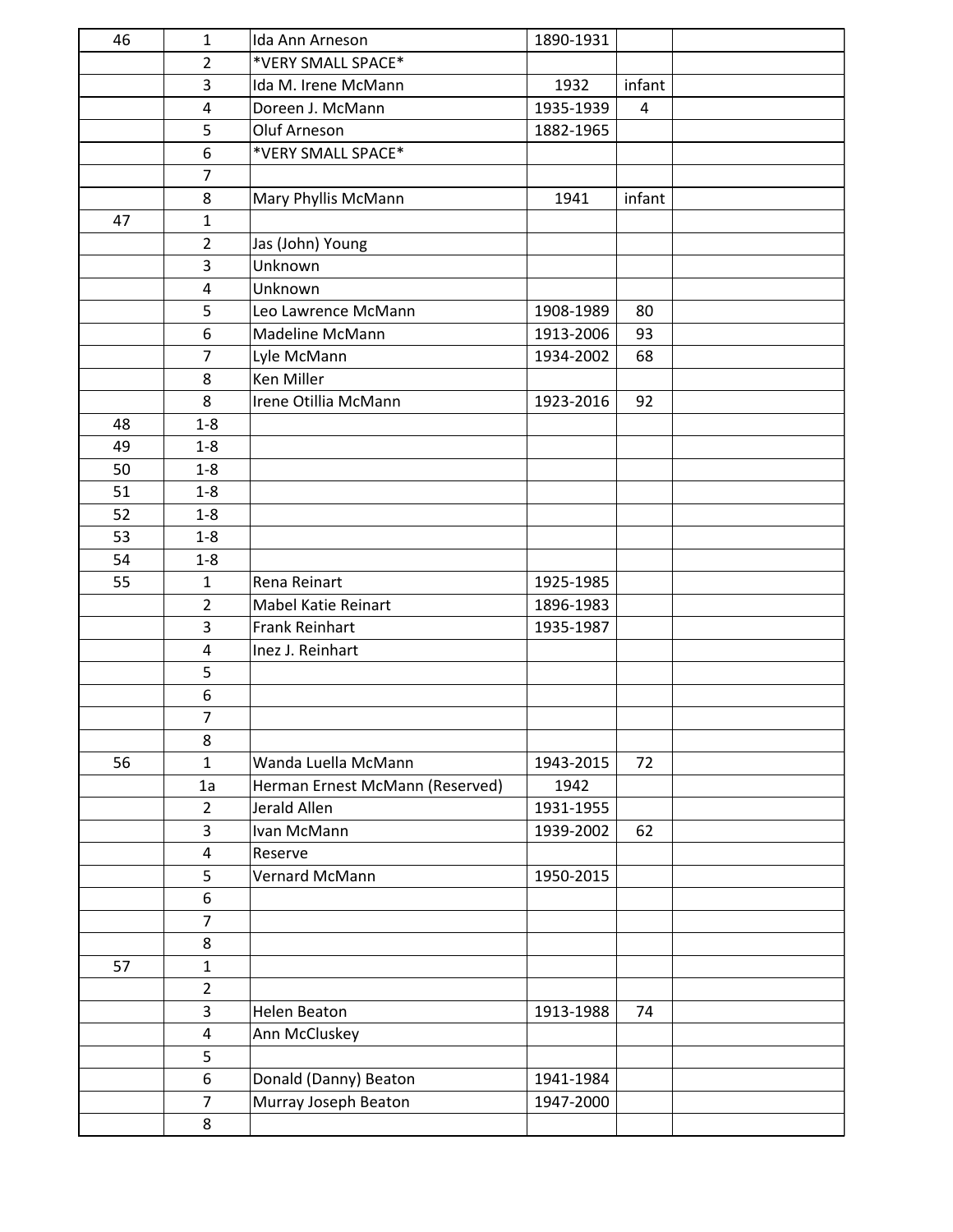| 58 | $\mathbf{1}$   | Unknown                            |           |              |  |
|----|----------------|------------------------------------|-----------|--------------|--|
|    | $\overline{2}$ | John R. McCagherty                 | 1857-1924 | 57           |  |
|    | 3              | Robert Gordon McCagherty (Son)     | 1904-1934 | 30           |  |
|    | 4              | <b>Baby Garvin Young(Grandson)</b> | 1924      | 9 mos        |  |
|    | 5              | John Young                         | 1903-1924 | 21           |  |
|    | 6              |                                    |           |              |  |
|    | $\overline{7}$ |                                    |           |              |  |
|    | 8              |                                    |           |              |  |
| 59 | $\mathbf{1}$   | Hunt Maxwell                       |           |              |  |
|    | $\overline{2}$ | Unknown                            |           |              |  |
|    | 3              | Unknown                            |           |              |  |
|    | 4              |                                    |           |              |  |
|    | 5              |                                    |           |              |  |
|    | 6              |                                    |           |              |  |
|    | $\overline{7}$ |                                    |           |              |  |
|    | 8              |                                    |           |              |  |
| 60 | $\mathbf{1}$   | Unknown                            |           |              |  |
|    | $\overline{2}$ | Unknown                            |           |              |  |
|    | 3              | <b>Arnald Reginal Clifford</b>     | 1933-1934 | $\mathbf{1}$ |  |
|    | 4              | Leslie Ceral Clifford              | 1928-1929 | $\mathbf{1}$ |  |
|    | 5              |                                    |           |              |  |
|    | 6              |                                    |           |              |  |
|    | $\overline{7}$ |                                    |           |              |  |
|    | 8              |                                    |           |              |  |
| 61 | $\mathbf{1}$   | John McCluskey                     | 1884-1942 |              |  |
|    | $\overline{2}$ | Mabel M. McCluskey                 | 1918-1927 |              |  |
|    | 3              | Elizabeth Morrison                 | 1889-1924 |              |  |
|    | 4              | James Morrison                     | 1842-1923 |              |  |
|    | 5              |                                    |           |              |  |
|    | 6              | Murray Dallyn                      | 2015      |              |  |
|    | $\overline{7}$ |                                    |           |              |  |
|    | 8              |                                    |           |              |  |
| 62 | $\mathbf{1}$   | *VERY SMALL SPACE*                 |           |              |  |
|    | $\overline{2}$ | Harvey McCluskey                   | 1891-1963 |              |  |
|    | 3              | <b>Charolotte McCluskey</b>        | 1892-1975 |              |  |
|    | 4              | *VERY SMALL SPACE*                 |           |              |  |
|    | 5              | Mervin McCluskey                   | 1923-1996 |              |  |
|    | 6              | Cecile McCluskey                   | 1935-2003 | 67           |  |
|    | $\overline{7}$ |                                    |           |              |  |
|    | 8              |                                    |           |              |  |
| 63 | $\mathbf{1}$   | Kathleen Nellie Worrall            | 1924-1928 | 4            |  |
|    | $\overline{2}$ | *VERY SMALL SPACE*                 |           |              |  |
|    | 3              | John Albert Peterson               | 1910-1970 | 60           |  |
|    | 4              | Christine Peterson                 | 1867-1929 |              |  |
|    | 5              |                                    |           |              |  |
|    | 6              |                                    |           |              |  |
|    | $\overline{7}$ | Res - Louise Burton                |           |              |  |
|    | 8              | Ernest William Petersen            | 1902-1980 |              |  |
| 64 | $1 - 8$        |                                    |           |              |  |